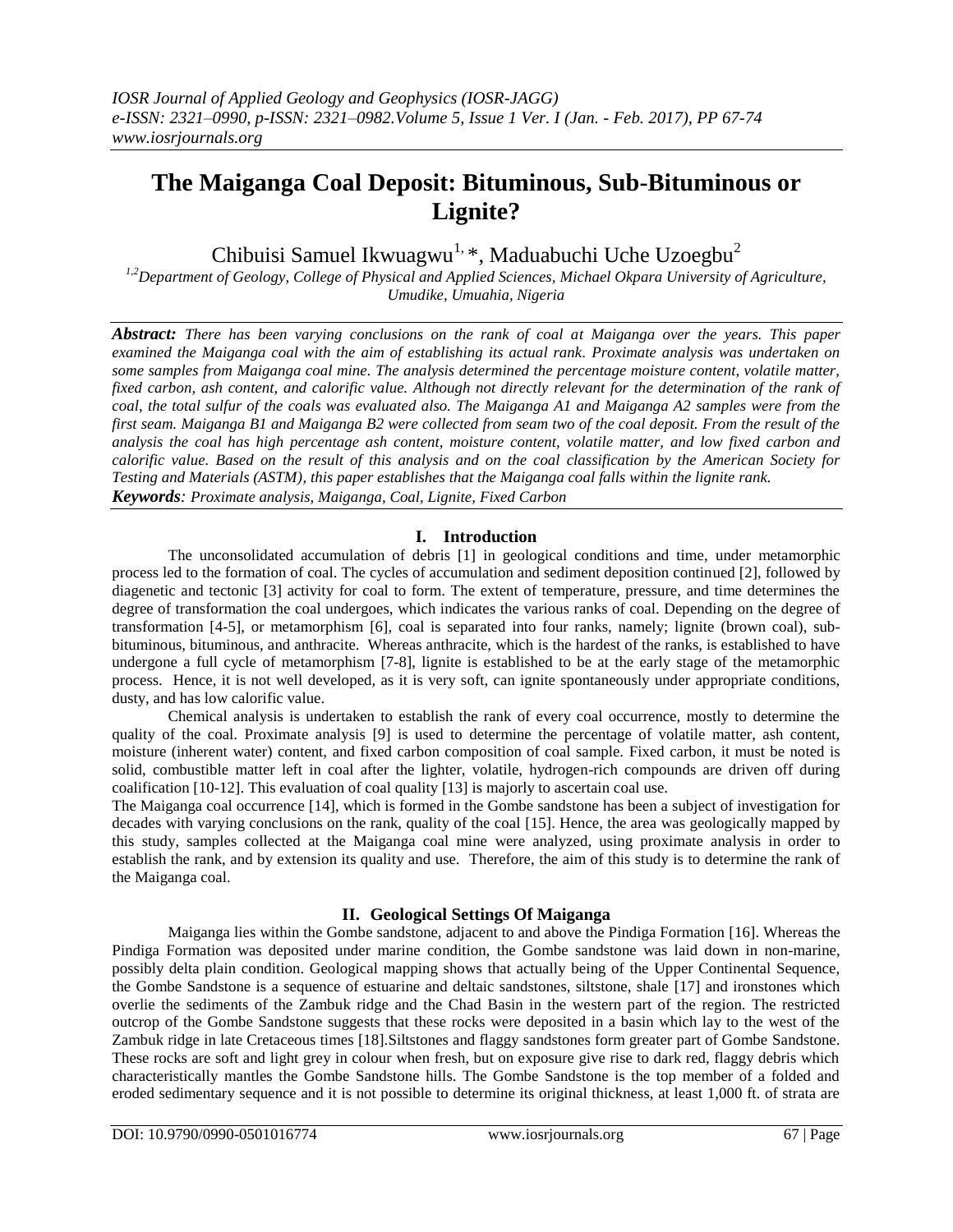present in the area.An unconformity may exist below the Gombe Sandstone. Its contact with the Pindiga Formation and Fika shales is never satisfactorily exposed and in the field conclusive evidence of an unconformity has not be obtained. However, the presence of an unconformity is suggested by differences in structure between the Gombe Sandstone and the older Cretaceous rocks; the Gombe Sandstone is neither strongly folded nor does it reflect the east-west trends which are imposed on the earlier formation. Maiganga coal mine exposes the rock units of the Gombe Sandstone. And obviously the Gombe Sandstone is the formation that hosts most of the coal deposits found in Gombe State, especially that of Maiganga.



**Fig. 2.1:** Map of Nigeria showing the geological map of Gombe State

#### **III. Materials And Methods**

All necessary literatures and works published on the study area were acquired. Different maps were also acquired and carefully studied, thereby marking out the area of concern. With these, the mapping exercise was planned and carried out systematically [19-20]. Appropriate equipment necessary for the exercise were used throughout the geological mapping. Detailed geological mapping took place at Maiganga and environs (Fig. 4.1), and un-weathered in *situ* samples collected for further study. Stream channels and Wells served as the only means of exposure of the Gombe Sandstone until at the Maiganga coal mine were the formation is clearly exposed. Sandstone, shale and coal samples were all collected at various locations. Five coal samples were then analyzed for the chemical properties to determine their quality.

Two samples each were collected from the two coal seams; A and B being exposed and mined at the Maiganga coal mine. Particularly, the samples were collected at location  $1(L_1)$  and stops 1-4 (S<sub>1</sub>, S<sub>2</sub>, S<sub>3</sub>, and S<sub>4</sub>) as indicated at fig. 4.1. The fifth sample, which was not from Maiganga was only used for correlation. Each of the seams is 3m thick, separated by clay. They lie in a lenticular form, trending north-west of Maiganga. Having pulverized each of the coal samples collected from various locations in the coal mine, they were packaged and welllabeled Maiganga A1, A2, B1 and B2; then analyzed. The Maiganga A1 and A2 are from different locations on seam A and Maiganga B1 and B2 are from seam B.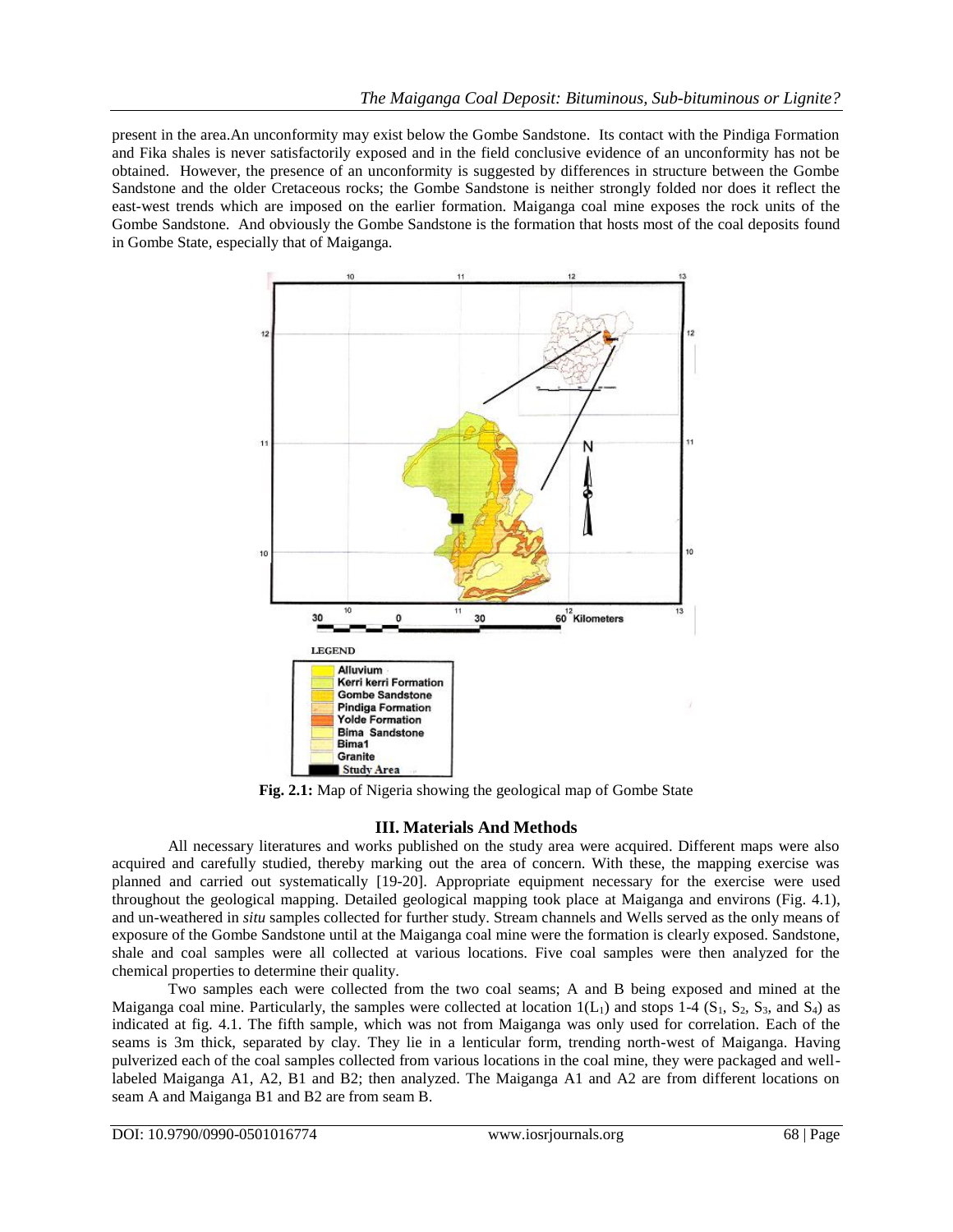

**Fig. 3.1:** Coal in the Maiganga Coal mine-Seam A



**Fig. 3.2:** coal intercalated with clay at the Maiganga coal mine

# **3.1 Coal Proximate Analysis**

The objective of coal proximate analysis is to determine the amount of fixed carbon, volatile matter, moisture content, and ash content within the coal sample. The variables are measured in weight percent (wt. %) and are calculated in several different bases. The most widely used in industrial applications is the as received (AR) basis. All variables are put into consideration and the total weight is used as the basis of measurement in the AR basis. The presence of moistures other than inherent moisture in the air dried basis (AD) are neglected, while all moistures, including inherent moisture, surface moisture, and other moisture are left out in the dry-basis (DB). All moistures and ash constituent [21] in the coal are neglected in the dry, ash-free (DAF) [22], while the presence of moisture and mineral matters in coal such as quartz, calcite, pyrite, etc are left out in dry, mineral-matter-free (DMMF ). Based on the ultimate and proximate analysis, mineral matter [23] is not directly measured but may be obtained by one of number of empirical formula. The various proximate analyses require a significant amount of laboratory equipment and is time consuming.

# **3.1.1 Moisture Content**

This is determined by heating an air-dried coal sample at  $105^0C - 110^0C (221^0 - 230^0F)$  under specified conditions until a constant weight is obtained.

**Materials:** Crucible, oven, balance, tong, desiccators and 5 prepared coal samples.

# **Method:**

- 1. Weigh empty clean crucible as  $Wt_1$ .
- 2. Weigh 1g of coal sample, Wt<sub>2</sub> into the crucible. Weight of crucible + sample is recorded as Wt<sub>3</sub>.
- 3. Introduce the crucible + sample into the oven at  $110^0C$  and leave for one hour.
- 4. Remove from oven, cool in the desiccators and re-weigh. This is recorded as Wt4.

Weight of moisture content =  $Wt_3 - Wt_4$ Percentage of moisture =  $Wt_3 - Wt_4$  x 100  $Wt<sub>2</sub>$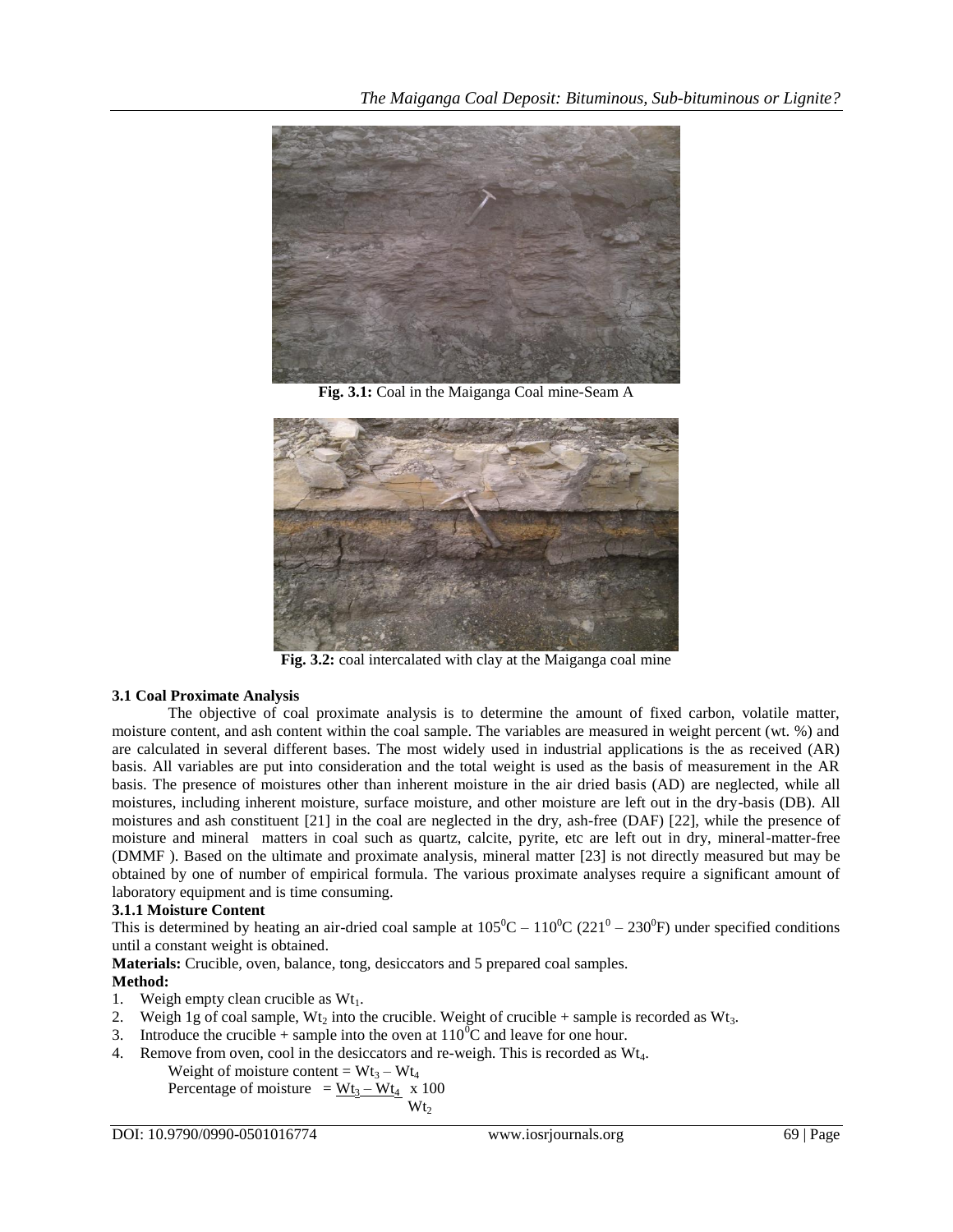## **3.1.2 Volatile Matter**

The volatile matter of coal is determined by rigidly controlled standards. This involves heating the coal sample to  $900\pm5\text{°C}$  (1650 $\pm10\text{°F}$ ) for 7 minutes in a cylindrical silica crucible in a muffle furnace in Australian and British laboratories. American standard procedures involves heating to  $950\pm25\text{°C}$  (1740 $\pm45\text{°F}$ ) in a vertical platinum crucible. These two methods give different results and thus the method used must be stated. Here, the former is used. **Materials:** Crucible, furnace, tong, balance, desiccators, and 5 prepared coal samples.

## **Method:**

- 1. Weigh empty clean crucible as  $Wt_1$
- 2. Weigh 1g of coal sample, Wt<sub>2</sub> into the crucible. Weight of crucible + sample is recorded as Wt<sub>3</sub>.
- 3. Introduce the crucible + sample into the furnace at a temperature of  $900^{\circ}$ C and leave for 7 minutes
- 4. Remove from furnace, cool in the desiccators and re-weigh, record as  $Wt_4$ 
	- Weight of volatile matter =  $Wt_3 Wt_4$ Percentage of volatile matter  $=\underline{Wt_3 - Wt_4}$  x 100  $Wt<sub>2</sub>$

#### **3.1.3 Ash Content**

Coal sample is thoroughly burnt and the ash material indicated as a percentage of the original weight, hence making the analysis a fairly straight forward one.

**Materials:** Crucible, furnace, tong, balance, desiccators, and 5 prepared coal samples.

# **Method:**

- 1. Weigh empty clean crucible as  $Wt_1$ .
- 2. Weigh 1g of coal, sample, Wt<sub>2</sub> into the crucible. Weight of crucible + sample is recorded as Wt<sub>3</sub>.
- 3. Introduce the crucible + sample into the furnace at temperature of  $825^{\circ}$ C and leave for one hour.
- 4. Remove from furnace, cool in the desiccators and re-weigh, record as Wt<sub>4</sub>.

Weight of ash content = Wt<sub>4</sub> – Wt<sub>1</sub>  
Percentage of ash = 
$$
\frac{Wt_4 - Wt_1}{Wt_2}
$$
 x 100

## **3.1.4 Fixed Carbon**

This is simply arithmetic. It is determined by subtracting the percentages of moisture, volatile matter, and ash from the samples, i.e.  $100\%$  - %moisture + % volatile matter + % ash.

#### **3.1.5 Calorific Value**

Calorific value, strictly speaking is neither part of the proximate analysis nor part of the ultimate analysis. It is in fact, one of the many physical properties of coal and is therefore discussed under it in several instances. For the analysis of coal, the calorific value is determined in a bomb calorimeter by either a static (isothermal) or an adiabatic method. In the isothermal method (ASTM D 3286; ISO 1928), a weighed sample of coal is burned in oxygen under controlled conditions and the calorific value is computed from temperature observation made before, during and after combustion, with appropriate allowances made for the heat contributed by other processes. The adiabatic method (ASTM D2015; ISO 1928) consists of burning the coal sample in an adiabatic bomb calorimeter under conditions. The calorific value is calculated from observations made before and after the combustion. The computed value for the calorific value of coal is usually expressed in British thermal units per pound, kilocalories per kilogram, or kilojoules per kilogram (1.8Btu/lb =  $1.0$ Kcal/kg =  $4.187$ Kj/kg).

**Materials:** Crucible, bomb calorimeter (Leco AC-350), balance, 200ml water, and 5 prepared coal samples. **Method:**

- 1. Weigh 1g of sample into the crucible.
- 2. Introduce into the combustion chamber, the crucible does not touch the bottom of the combustion chamber.
- 3. Put the combustion chamber + crucible + sample into the bomb and place into the container that has the 200ml of water inside the calorimeter. The stirrer under the cover of the bomb calorimeter ensures even distribution of the heat as it automatically stirs.

4. After 8 minutes, the reading is taken from the computerized readings by a side of the bomb calorimeter.

#### **3.1.6 Total Sulfur**

The samples were analyzed for total sulphur with the computerized XRF equipment. And the press method was employed.

**Materials:** Computerized XRF**,** sample cups**,** sample tray, printer, pistil, and 5 prepared coal samples.

#### **Method:**

1. Put on the computer and the printer after which you turn the key of the XRF clockwise. The machine will take about 2 hours to butt. Then click MINIPAL (the model of the machine) on the monitor to open.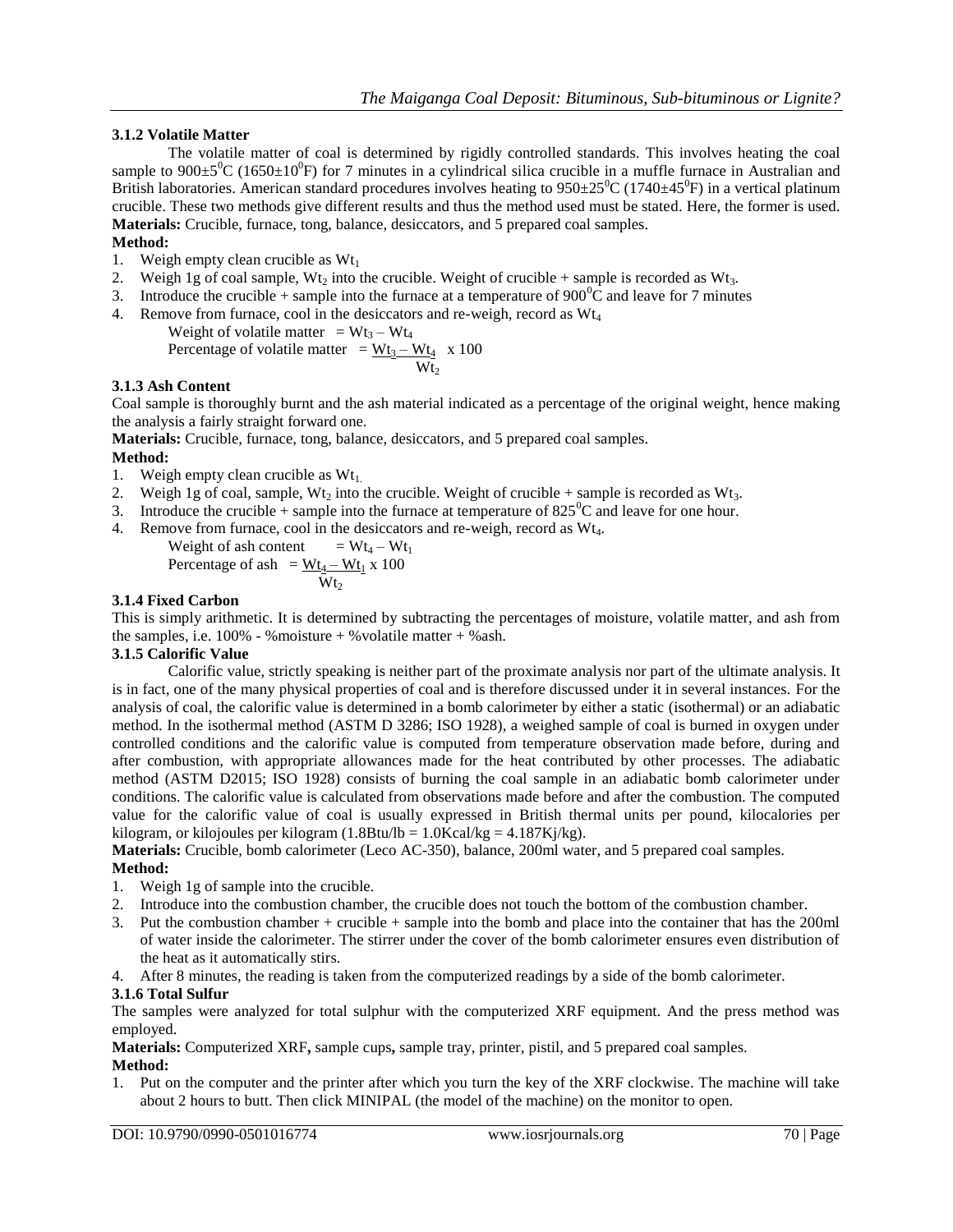- 2. Measure about  $\frac{3}{4}$  of the sample into the sample cup. Use the pistil to press it in order to remove any air, cover and put on one of the sample positions in the tray (the tray has 12 sample positions). Select the sample position and label name on the screen.
- 3. Click MEASURE, as the tray appears, click the sample position, the 1% position on the system is selected for it to start the analysis. The result is displayed as it gets to the 100% mark.
- 4. Then the result recorded..

Note: Before you open the x-ray tube, it must be on the reference, R mark if not it will leak and kill the person instantly. And make sure the machine is not analyzing another sample at the moment

#### **IV. Result And Discussions**

The results obtained in proximate and sulfur analysis from the coal samples are presented in table [4.1] and Table [4.2] below.

| <b>THOIC</b> THE LIGALIMING THIM FOLD OF ITHINGHIGH COME |             |                 |                |             |        |                 |
|----------------------------------------------------------|-------------|-----------------|----------------|-------------|--------|-----------------|
| S/N                                                      | Coal source | Moisture        | Ash<br>content | Volatile    | Fixed  | Calorific value |
|                                                          |             | content<br>′wt. | (wt, %)        | matter (wt. | carbon | (j/g)           |
|                                                          |             | $%$ )           |                | $\%$        | (wt.%) |                 |
| 1.                                                       | Maiganga A1 | 5.51            | 19.30          | 42.53       | 32.66  | 4981.5          |
| 2.                                                       | Maiganga A2 | 4.41            | 31.34          | 35.53       | 28.71  | 4237.5          |
| 3.                                                       | Maiganga B1 | 3.77            | 44.00          | 31.92       | 20.31  | 3200.3          |
| 4.                                                       | Maiganga B2 | 3.12            | 48.48          | 25.61       | 22.79  | 2248.8          |

**Table 4.1:** Proximate Analysis of Maiganga Coal

| Table 4.2: Total Sulfur Determination of Maiganga Coal |  |
|--------------------------------------------------------|--|
|                                                        |  |

| <b>Coal Source</b>  |             |             |             |           |  |  |
|---------------------|-------------|-------------|-------------|-----------|--|--|
| Maiganga A1         | Maiganga A2 | Maiganga B1 | Maiganga B2 |           |  |  |
| Total Sulfur(wt. %) | 0.35        | 0.96        | 0.79        | $0.7^{-}$ |  |  |

Various wells drilled at the Maiganga coalfield shows that the coal occurrence has different depths at which it is encountered. Two seams, A and B being exposed and mined at the Maiganga coal mine. The seam A ( $L_2$ ,  $S_1$  of fig. 4.1) is about 3m thick. It is generally of low quality compared to seam B  $(L_2, S_2$  of fig. 4.1) judging by its woody nature and brown coloration. Its hardness increases towards the basaltic hill, north of the mine, which suggests of the effect of the volcanic activity with peculiar characteristics in its geological setting of excessive tectonic shattering and deformation resulting from tensile and compressive stresses [24] typical of the Benue trough. Seam B ( $L_2$ ,  $S_2$  of fig. 4.1), which lies about 5m to seam A is an improvement in quality to that of the former, in that it is much darker in colour and less woody. Obviously the thickness of the coal occurrence here is not uniform, hence difficult to give a general, uniform thickness.

Table (4.1) shows a non-uniform coal quality even among the samples from the same seam. This, notwithstanding, the result shows that the Maiganga A1, A2 and Maiganga B1 and B2 are within the same rank. Based on the classification of laboratory analysis by the American Society for Testing and Materials (Table 4.3), coals are classified based on fixed carbon content, volatile matter content, moisture and ash [25]. By this they are grouped into different ranks; lignite, sub-bituminous, bituminous, and anthracite. Each of these ranks have value limit within which a coal sample falls into. In some cases however, the fixed carbon and calorific values are strictly used. For instance, a result of analysis of a coal sample that falls within 8,300 Btu/1b to 6,300 Btu/1b is placed as lignite A (Table 4.3) whereas the sample that has a calorific value of less than 6,300 Btu/1b is lignite B. The fixed carbon of lignite is normally 60% and less.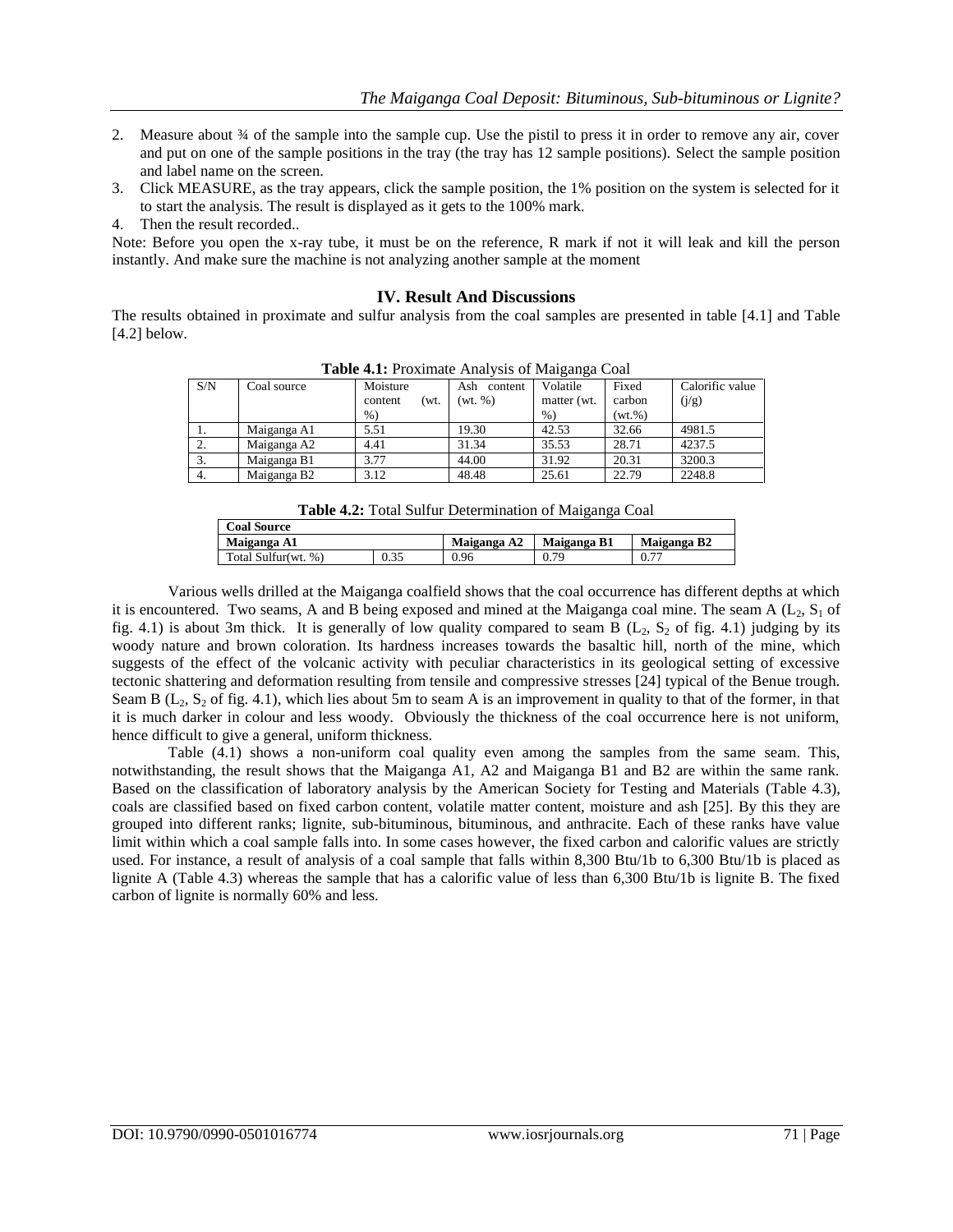

| Class         | Group                                                            | Fixed Carbon Limits, %<br>(Dry, Mineral-Matter-<br>Free Basis) |              | Volatile Matter Limits, %<br>(Dry, Mineral-Matter-<br>Free Basis) |                       | Gross Calorific Value<br>Limits, Cal/g<br>(Moist <sup>a</sup> , Mineral-Matter-<br>Free Basis) |                | <b>Agglomeration Character</b> |
|---------------|------------------------------------------------------------------|----------------------------------------------------------------|--------------|-------------------------------------------------------------------|-----------------------|------------------------------------------------------------------------------------------------|----------------|--------------------------------|
|               |                                                                  | Equal or<br>Greater than                                       | Less<br>than | Greater<br>than                                                   | Equal of<br>Less than | Equalor<br>Greater than                                                                        | Less<br>than   |                                |
| 1. Anthracite | 1. Meta-anthracite<br>2. Anthracite                              | 98<br>92                                                       | $\cdots$<br> | <br>2                                                             | 2<br>8                | $\overline{a}$<br>                                                                             | <br>.          | nonagglomerating               |
|               | 3. Semianthracite                                                | 86                                                             | $\ddotsc$    | 8                                                                 | 14                    | $\ddotsc$                                                                                      | $\cdots$       |                                |
|               | 1. Low volatile bitu-<br>minous coal<br>2. Medium volatile bitu- | 78                                                             | 86           | 14                                                                | 22                    |                                                                                                | $\cdots$       |                                |
|               | Minous coal<br>3. High volatile A bitu-                          | 69                                                             | 78           | 22                                                                | 31                    | $\cdots$                                                                                       |                | commonly                       |
| 2. Bituminous | minous coal<br>4. High volatile B bitu-                          | $\sim$                                                         | 69           | 31                                                                |                       | 7,777ª                                                                                         |                | agglomerating                  |
|               | Minous coal<br>5. High volatile C bitu-<br>minous coal           | $\ddotsc$                                                      |              |                                                                   | $\ddotsc$             | 7,222ª                                                                                         | 7,777          |                                |
|               |                                                                  | $\sim$                                                         |              | $\sim$                                                            | $\cdots$              | 6.389<br>5,833                                                                                 | 7.222<br>6,389 |                                |
| 3. Subbitu-   | 1. Subbituminous A<br>coal<br>2. Subbituminous B                 | $\cdots$                                                       |              |                                                                   |                       | 5,833                                                                                          | 6.389          |                                |
| minous        | coal<br>3. Subbituminous C                                       | $\cdots$                                                       |              | $\cdots$                                                          |                       | 5,277                                                                                          | 5,833          |                                |
|               | Coal                                                             | $\cdots$                                                       |              | $\cdots$                                                          | $\cdots$              | 4,611                                                                                          | 5,277          | nonagglomerating               |
| 4. Lignite    | 1. Lignite A<br>2. Lignite B                                     | $\cdots$<br>                                                   | <br>$\cdots$ | $\cdots$<br>                                                      | <br>                  | 3,500<br>$\cdots$                                                                              | 4,511<br>3,500 |                                |

**Table 4.3:** Coal Classification by ASTM D388 (1997)

a. Coals having 69% or more carbon on the dry, mineral-matter-free basis shall be classified according to fixed carbon, regardless of gross calonfic value

- b. This classification applies to coals composed mainly of volatile. Coal rich in liptinite or inertinite do not fit into this classification
- c. Moist refers to containing its natural inherent moisture but not including visible water on the surface coal
- d. if agglomerating, classify in low-volatile group of the bituminous class
- e. It is recognized that there may be nonagglomerating varieties in these groups of the bituminous class, and that there are notable exceptions in high volatile C bituminous group

**Source:** ASTM Standards D388 (1997)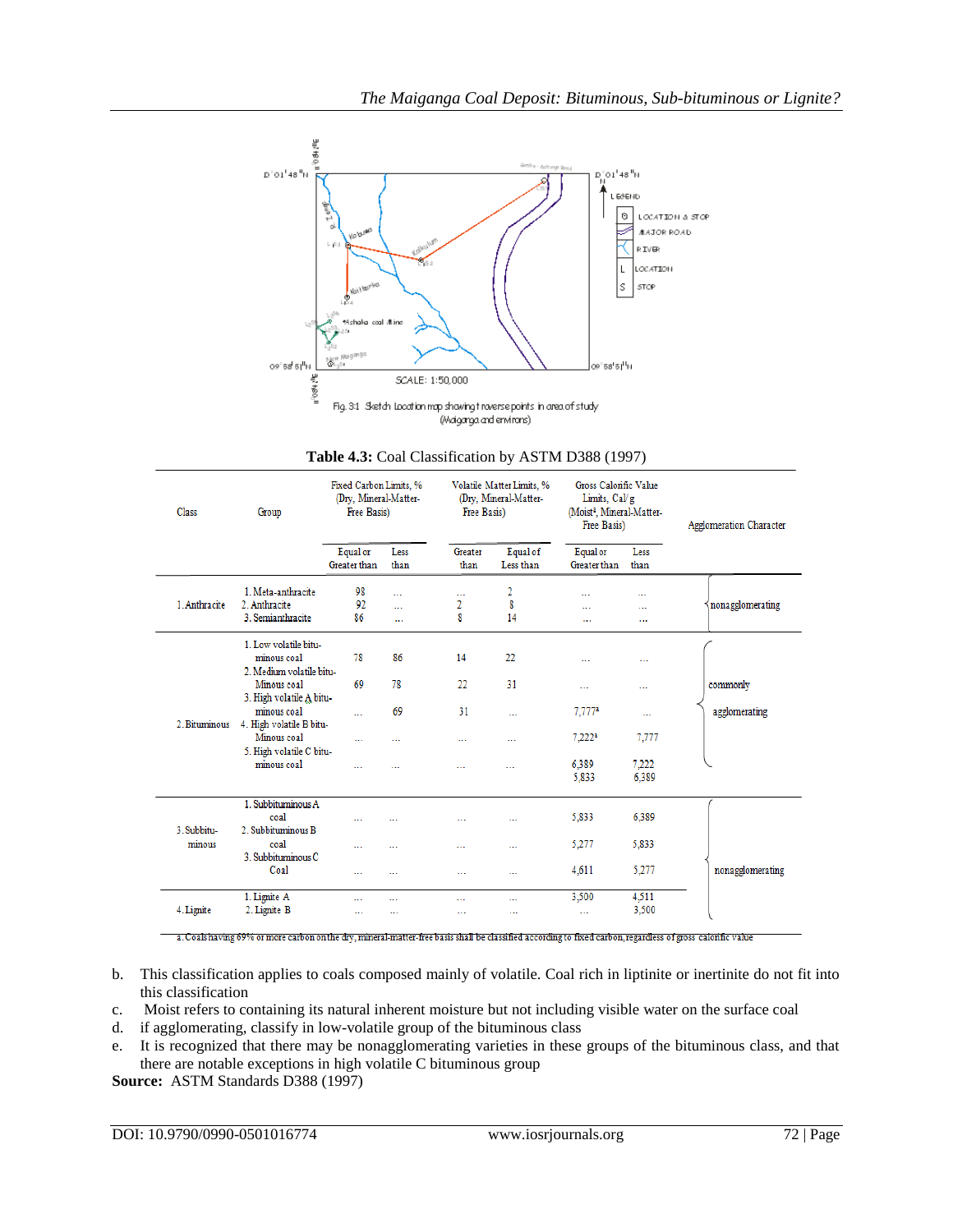#### **4.1 The Rank of Maiganga Coal**

Looking closely at the result (Table 4.1) and based on ASTM coal classification (Table 4.3), the Maiganga coal apparently falls within the lignite rank [26-27], as this is the range of its calorific value and fixed carbon. Samples from locations A1 and A2 have 4981.5 j/g and 4237.5 j/g calorific values. Their fixed carbon values are 32.66% and 28.71% respectively. The locations B1 and B2 have  $3200.3j/g$  and  $2248.8j/g$  respectively as their calorific values, whereas 20.31% and 22.48% are their respective fixed carbon values. By far, the most important property of coal is that it burns. When pure carbon and hydrocarbons found in coal burn completely only two products are formed: carbon-dioxide and water. During the chemical reaction, a relatively large amount of heat energy is released, the very reason why coal has been used as energy source. This is the reason why carbon content of coal is very important and its quantity in a coal determines how it would burn, long or short. The higher its quantity the better the quality and the longer it burns. Of course, the heating energy value would equally be high. Hence, the fixed carbon and calorific value are strictly the parameters of placing coals into different ranks. The volatile matter is equally important as it is given off as gas and vapour. It consists mainly of combustible gases such as hydrogen, carbon-monoxide, and methane, plus other hydrocarbons. Tar and incombustible gases such as carbon dioxide and steam are also evolved. The proportion of volatile constituents to fixed carbon in the result (Table 4.1) is high and this means that the fuel would burn quickly with a long smoky flame that is difficult to control. The high content of the volatile matter in the result (Table 4.1) demonstrates that the coal of the study area is of low rank. This is because the content of the volatile matter decreases with increase in coal rank [28].

The moisture content and ash content of coals are counter-productive. The higher the moisture and ash contents, especially the ash content the lesser the quality. They are contained in some measures in the various ranks of coal, though high to extreme in low rank coals. This may be due to their porous nature [29]. In the high rank coals they are very minimal. Also, this may be based on their little to no porosity. A common characteristic of lignite coal is the presence of abundant inherent moisture [30] within its carbonaceous matrix [31]. Moisture held within the coal itself is known as inherent moisture and is analyzed. The inherent moisture [32] is that fraction of the moisture content that is structurally contained in the material [33]. Moisture may occur in four possible forms within the coal, namely; surface moisture- water held on the surface of coal particles or macerals, hydroscopic moisture- water held by capillary action within the micro-fractures of the coal, decomposition moisture- water held within the coal ̕ s decomposed organic compounds, and mineral moisture - water which comprises part of the crystal structure of hydrous.

#### **V. Conclusion**

In determining the rank of coal, the percentage of fixed carbon and calorific value is very critical. It has been established in this study that the degree of coalification a coal deposit undergoes would normally determine its percentage of fixed carbon and calorific value, and the quality. Having undergone maximum coalification, anthracite has the highest percentage of fixed carbon and calorific value, and is the best quality of coal. However, the reverse is true for lignite.This paper has established from the proximate analysis carried out on each of the samples collected from various locations at Maiganga coal mine that the Maiganga coal deposit has high percentage ash content, high percentage moisture content, and low percentage fixed carbon and low calorific value. The implication of this is that the Maiganga coal deposit belongs to a lower coal rank. Judging by the American Society for Testing Materials (ASTM) coal classification (Table 4.3), the values of the result of the analysis (Table 4.1) places the Maiganga coal in the lignite rank.

#### **Reference**

- [1]. C.J. Varnell, J.V. Brahna, and K. Steele, The Influence of Coal Quality Variation on Utilization of Water from Abandoned Coal Mines as a Municipal Water Source, *Mine Water and Environment, 23*, 2004, 204-208.
- [2]. T.K. Ghosh and M.A. Prelas, Coal, in T.K. Ghosh and M.A. Prelas, Energy Resources and Systems: Fundamentals and Non-Renewable Resources, 1(New York, Springer Science+Business Media B.V. 2009) 159-279.
- [3]. B. Li, X. Zhuang, S. Zhao, Geological Controls on Coal Quality of the Yili Basin, Xinjiang, Northwest China, *International Journal of Coal Geology, 131*, 2014, 186-199.
- [4]. F.B. Waanders, A. Govender, Mineral Associations in Coal and their Transformation during Gasification, *Springer Science+Business Media B. V., 166,* 2006, 67-691.
- [5]. L.A. Amakin, Redox Conditions and the Transformation of Organic Matter in Coal, *Coke and Chemistry, 51(4),* 2008, 199-124.
- 
- [6]. M.L. Ulanovskii, Metamorphism and Mineral Composition of Coal, *Coke and Chemistry, 53(4)*, 2010, 124-128. [7]. M.L. Ulanovskii, Chemical Aspects of Coal Metamorphism and the Formation of Low-Molecular Volatiles, *Coke and Chemistry, 55(12),*  2012, 439-443.
- [8]. M.I. Bychev, G.I. Petrova, Effects of Coal Rank on the Composition of Organic Matter (Short Communication), *Solid Fuel Chemistry, 45(2),* 2011, 95-96.
- [9]. J.G. Speight, *Handbook of Coal Analysis* (Hoboken, NJ: John Wiley & Sons Inc., 2005).